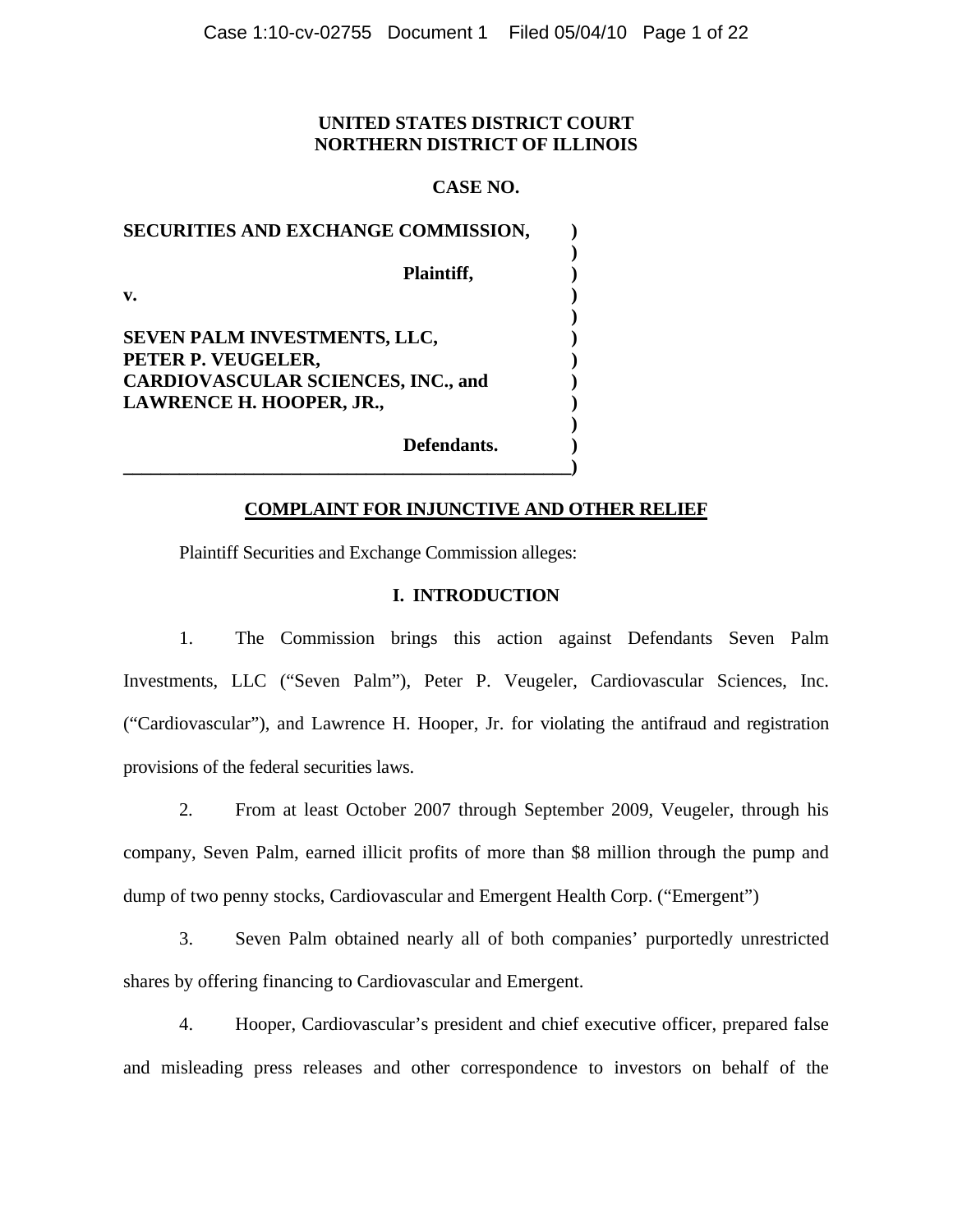### Case 1:10-cv-02755 Document 1 Filed 05/04/10 Page 2 of 22

company. Veugeler reviewed and discussed a number of the false press releases Hooper prepared and directed him to work with a third-party stock promoter to issue the press releases to the public.

5. Veugeler entered manipulative trades to generate trading volume and increase Cardiovascular's and Emergent's stock prices, allowing Seven Palm to sell its holdings in both stocks at artificially inflated prices.

6. Through their conduct, the Defendants each have violated Sections  $5(a)$ ,  $5(c)$ , and 17(a) of the Securities Act of 1933 ("Securities Act"), 15 U.S.C. §§ 77e(a), 77e(c), and 77q(a); and Section 10(b) of the Securities Exchange Act of 1934 ("Exchange Act"), 15 U.S.C. § 78j(b), and Rule 10b-5 promulgated thereunder, 17 C.F.R. § 240.10b-5. Unless restrained and enjoined, the Defendants are reasonably likely to engage in future violations of the federal securities laws.

### **II. DEFENDANTS**

7. Seven Palm is a Florida limited liability company formed in April 2005 with its principal place of business in Naperville, Illinois. Seven Palm purports to be a consulting company.

8. Veugeler, 41, resides in Naperville and manages all of Seven Palm's affairs.

9. Cardiovascular is a Nevada corporation incorporated in 1996 with its principal place of business in Orlando, Florida. Cardiovascular purports to be a medical products company, and its stock trades on the Pink Sheets.

10. Hooper, 56, resides in Oviedo, Florida.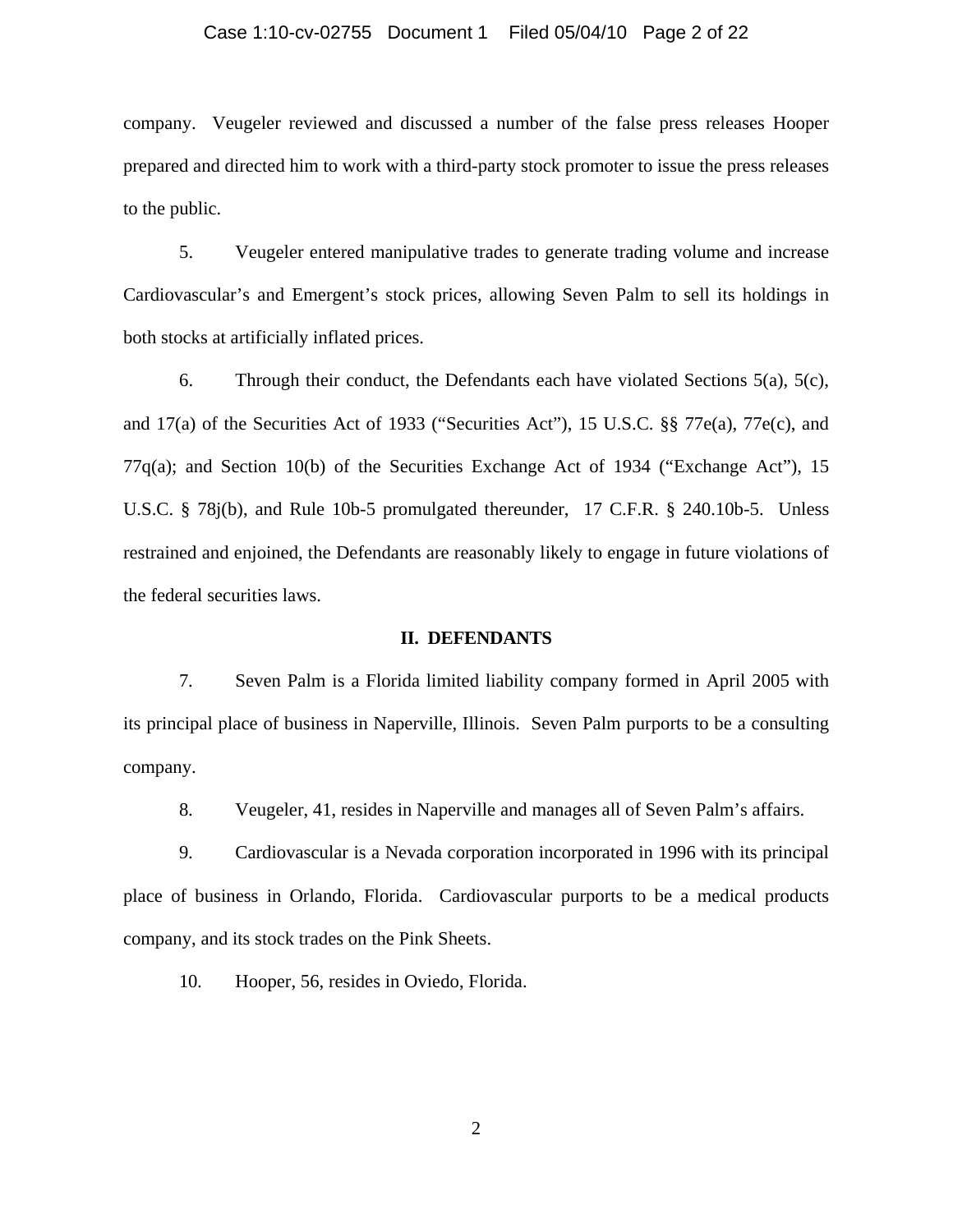### **III. JURISDICTION AND VENUE**

11. The Court has jurisdiction over this action pursuant to Sections 20(b), 20(d), and  $22(a)$  of the Securities Act, 15 U.S.C. §§ 77t(b), 77t(d), and 77v(a); and Sections 21(d), 21(e), and 27 of the Exchange Act, 15 U.S.C. §§ 78u(d), 78u(e), and 78aa.

12. The Court has personal jurisdiction over the Defendants, and venue is proper in the Northern District of Illinois because many of the Defendants' acts and transactions constituting violations of the Securities Act and the Exchange Act occurred in the Northern District of Illinois. In addition, Seven Palm's principal place of business is in the Northern District of Illinois, and Veugeler resides in the Northern District of Illinois. In addition, acting on behalf of Cardiovascular, Hooper solicited financing from and did significant business with Seven Palm and Veugeler in the Northern District of Illinois, as described in more detail below.

13. In connection with the conduct alleged in this Complaint, the Defendants, directly and indirectly, singly or in concert with others, have made use of the means or instrumentalities of interstate commerce, the means or instruments of transportation and communication in interstate commerce, and the mails.

#### **IV. THE FRAUDULENT OFFERINGS**

### **A. Cardiovascular**

14. Through its websites, press releases, and shareholder correspondence, Cardiovascular purported to be developing, among other things, proprietary technology for the prevention of post-surgical adhesions.

15. Cardiovascular has been a client of the University of Central Florida's Business Incubation Program, utilizing the university's business development resources as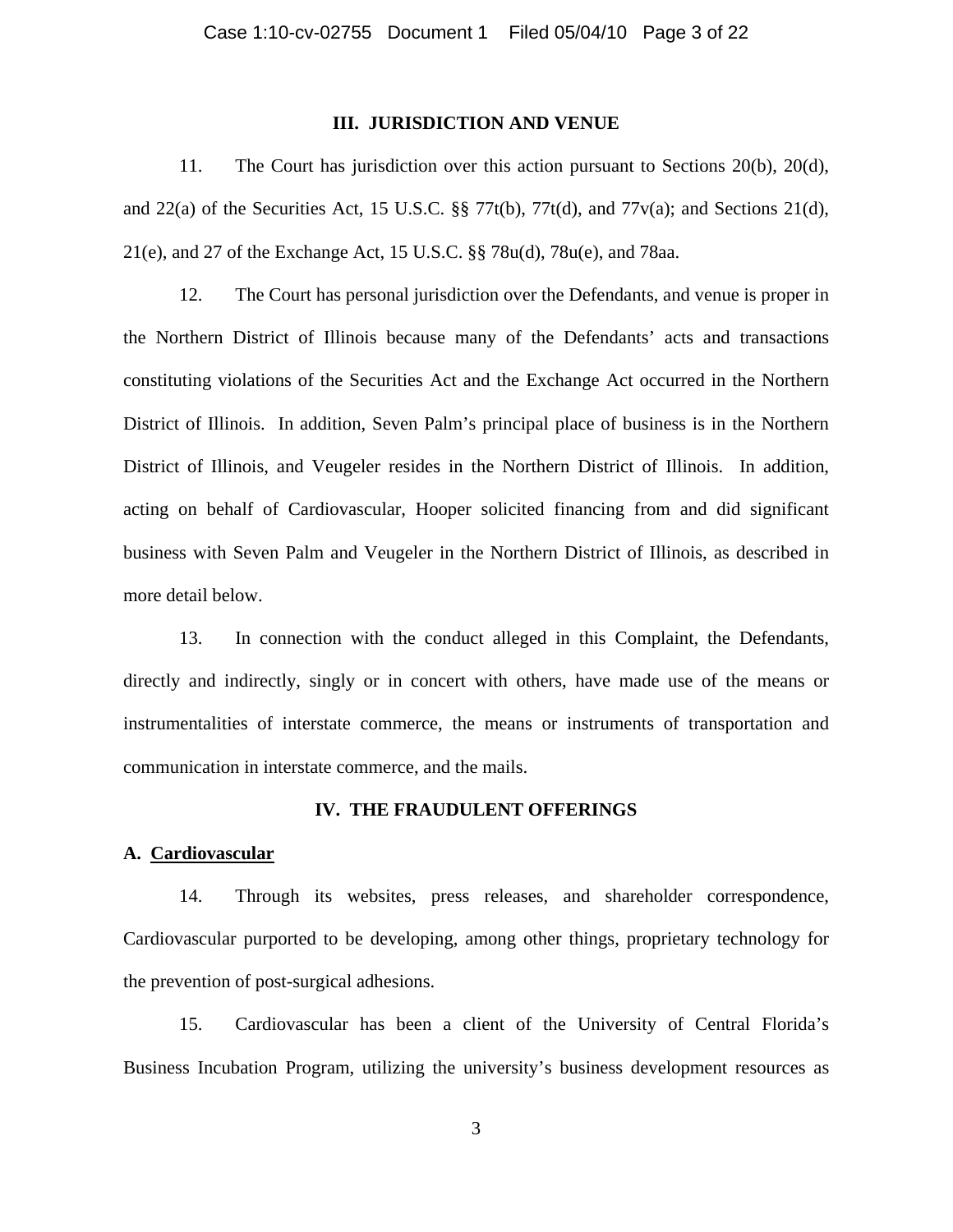### Case 1:10-cv-02755 Document 1 Filed 05/04/10 Page 4 of 22

well as office facilities to conduct business. At one point, Cardiovascular entered into an agreement with the university to conduct research and development on Cardiovascular's postsurgical anti-adhesion technology. That agreement terminated in late 2007. Since then, Cardiovascular has not received sufficient funding to renew its collaboration with the university, or conduct active research or development of any kind.

16. In October 2007, Cardiovascular's financial condition was dismal. The company had minimal revenues from operations and its bank account totaled \$57.

#### **1. The Fraudulent Offering of Unregistered Shares**

17. In 2007, Hooper solicited Veugeler in Naperville, Illinois to provide financing for Cardiovascular. Through Seven Palm, Veugeler agreed to provide \$1 million for 5 million Cardiovascular shares, which represented more than 97% of Cardiovascular's outstanding, purportedly unrestricted shares. The shares were to be issued to Seven Palm in two 2.5 million share tranches for \$500,000 each.

18. No registration statement has ever been filed or in effect with the Commission in connection with the securities offered by Cardiovascular to Seven Palm, nor is any registration exemption applicable to these shares.

19. The subscription agreement for the first 2.5 million share tranche, dated October 2, 2007, stated Cardiovascular was conducting its offering (to Seven Palm) in reliance on an exemption, pursuant to Rule 504 of Regulation D and the Texas Securities Act, to the requirement that all publicly traded shares be registered with the Commission

20. To allow Cardiovascular to claim this exemption and Seven Palm to receive the shares, Veugeler directed an attorney to issue an opinion letter to Hooper and Cardiovascular to be used to instruct a transfer agent to issue the shares to Seven Palm.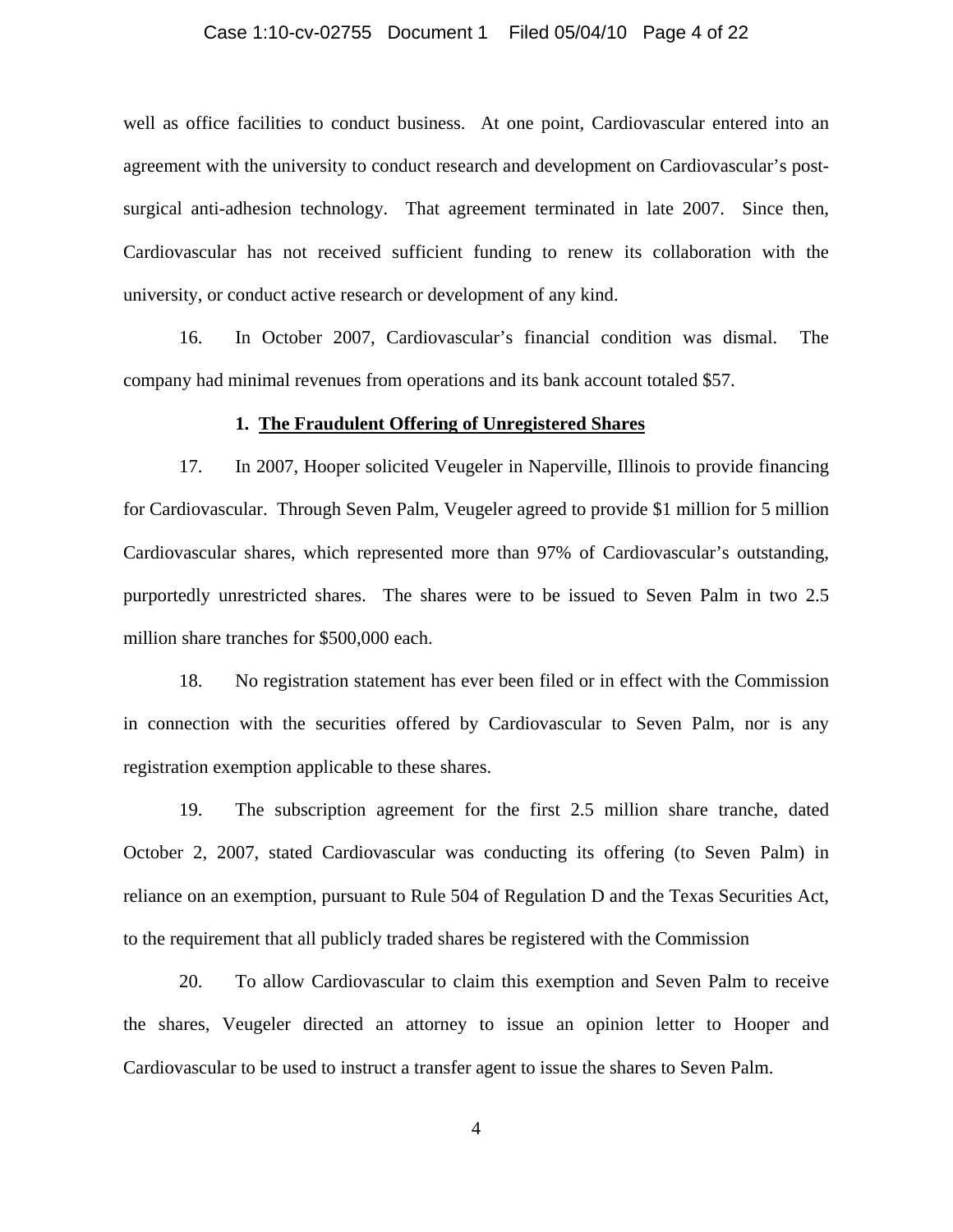#### Case 1:10-cv-02755 Document 1 Filed 05/04/10 Page 5 of 22

21. According to the attorney opinion letter, dated October 8, 2007, Cardiovascular purported to rely on the registration exemption set forth in Rule  $504(b)(1)(iii)$  of Regulation D, which allows accredited investors to rely on a state law exemption. The letter also said Cardiovascular's offering to Seven Palm was relying on the Texas Securities Act. The letter stated Seven Palm was "an entity residing and authorized to transact business within the state of Texas." As the head of Seven Palm, Veugeler knew this statement was false. On the basis of this statement, the opinion letter claimed Cardiovascular could rely on Rule 109.4 of the Texas Administrative Code, an exemption for sales to certain institutional investors.

22. Cardiovascular's offering to Seven Palm, however, had no nexus to Texas. The attorney opinion letter to Cardiovascular's New Jersey-based transfer agent was from Cardiovascular, a Nevada company located in Florida. The letter instructed the transfer agent to issue legend-free (unrestricted) share certificates to Seven Palm, a Florida limited liability company doing business in Illinois.

23. On October 8, 2007, Cardiovascular forwarded the attorney opinion letter to the transfer agent and instructed it to issue the first 2.5 million share tranche to Seven Palm. Contrary to the express terms of the subscription agreement, Cardiovascular instructed the agent to issue the 2.5 million shares to Seven Palm even though Cardiovascular had not yet received "the total purchase price."

24. A draft Promissory Note dated October 9, 2007 gave Seven Palm 90 days, or until January 9, 2008, to make the \$500,000 payment to Cardiovascular. In reality, Veugeler and Seven Palm did not make any payments until February 22, 2008, when it transferred just \$10,000 to Cardiovascular. By March 14, 2008, Seven Palm had paid Cardiovascular only \$95,000 for the shares.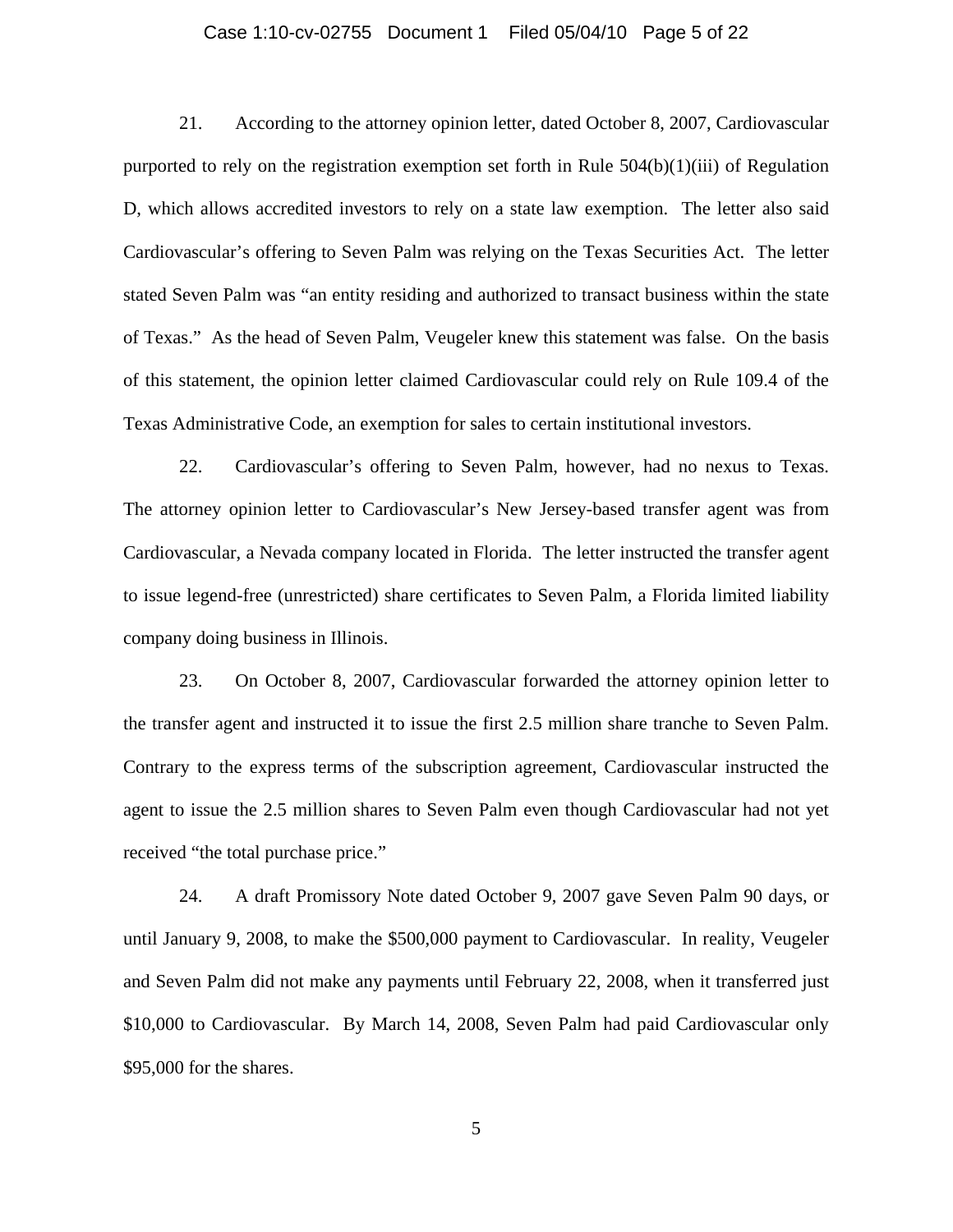#### Case 1:10-cv-02755 Document 1 Filed 05/04/10 Page 6 of 22

25. Despite having received only \$95,000 of the initial \$500,000 owed under the share purchase agreement, Cardiovascular issued Seven Palm's second 2.5 million-share tranche on March 18, 2008. Again, Seven Palm failed to pay for the shares upon their issuance. On March 26, 2008, after having sold Cardiovascular shares into the market, Seven Palm made one additional payment to Cardiovascular of \$100,000. Seven Palm never paid the remainder of the \$1 million it had agreed to pay Cardiovascular.

#### **2. Fraudulent Misrepresentations and Omissions**

26. In connection with Cardiovascular's unregistered offering, the Defendants made numerous material misrepresentations and omissions regarding Seven Palm's funding of the company and Cardiovascular's operations.

#### **a. Seven Palm's Funding**

27. Many of the Defendants' public misrepresentations and omissions concerned Seven Palm providing funding to Cardiovascular. Veugeler devised a Cardiovascular promotional campaign to facilitate Seven Palm's liquidation of its Cardiovascular shares. Seven Palm provided investor relations services to Cardiovascular that included launching Cardiovascular's website and instructing Hooper to work with stock promoters. Seven Palm paid for various Cardiovascular promotional activities, and even transferred Cardiovascular shares to one promoter to hype the company.

28. From October 2007 through February 2008, Cardiovascular issued a shareholder letter and press releases, and provided content for a newspaper article, falsely touting that Seven Palm had funded the company. Many of these communications discussed how Cardiovascular planned to use the money to fund its research and development, which the company touted as active and ongoing.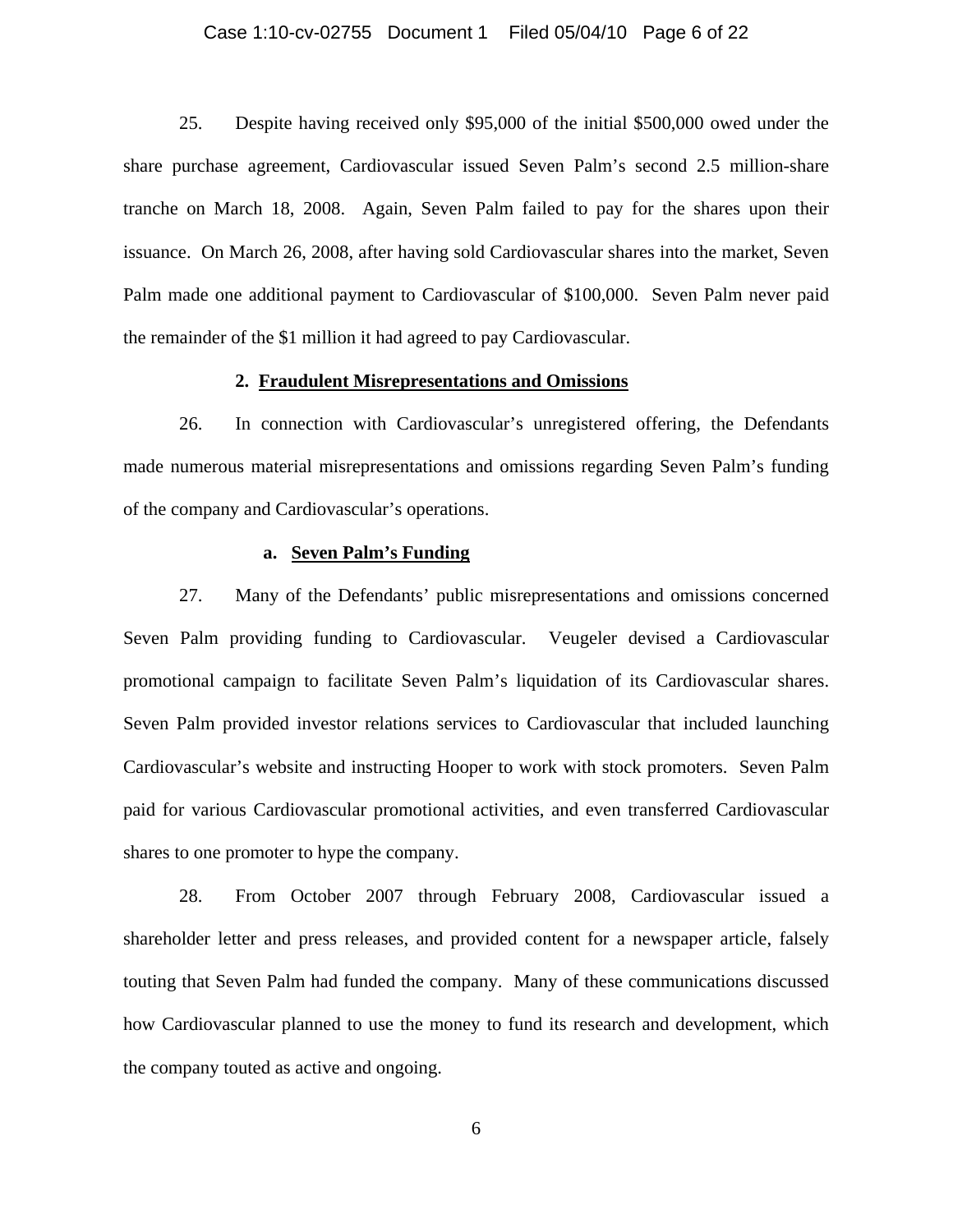#### Case 1:10-cv-02755 Document 1 Filed 05/04/10 Page 7 of 22

29. Hooper prepared and sent the shareholder letter, approved all releases, and was quoted in the newspaper article. These materials included statements that were false and misleading at the time Hooper made them.

30. Hooper e-mailed Veugeler draft copies of shareholder letters and various releases, and Veugeler provided links to Cardiovascular news on at least one penny stock promotion website. Hooper spoke with Veugeler on at least a couple of occasions to discuss the content of Cardiovascular's draft press releases.

31. In an October 18, 2007 letter to shareholders, Hooper claimed Cardiovascular was moving forward with a 504 Regulation D offering that would allow it to raise up to \$1 million. The letter went on to state "by the time you receive this letter, we expect to be receiving funds from this offering."

32. Hooper knew this statement had no basis because the draft promissory note provided that Seven Palm did not have to pay Cardiovascular until January.

33. On December 6, 2007, even though it had still received no funding, Cardiovascular announced in a shareholder letter it was "just wrapping up" the Rule 504 Regulation D offering.

34. On December 12, 2007, still not having received a penny, the company announced the funding event in a press release and a newspaper article titled "Cardiovascular Sciences get \$1M capital investment." Hooper provided the following quote in the newspaper article: "The investment will allow the company to develop its products more rapidly and enter the marketplace within the next two years."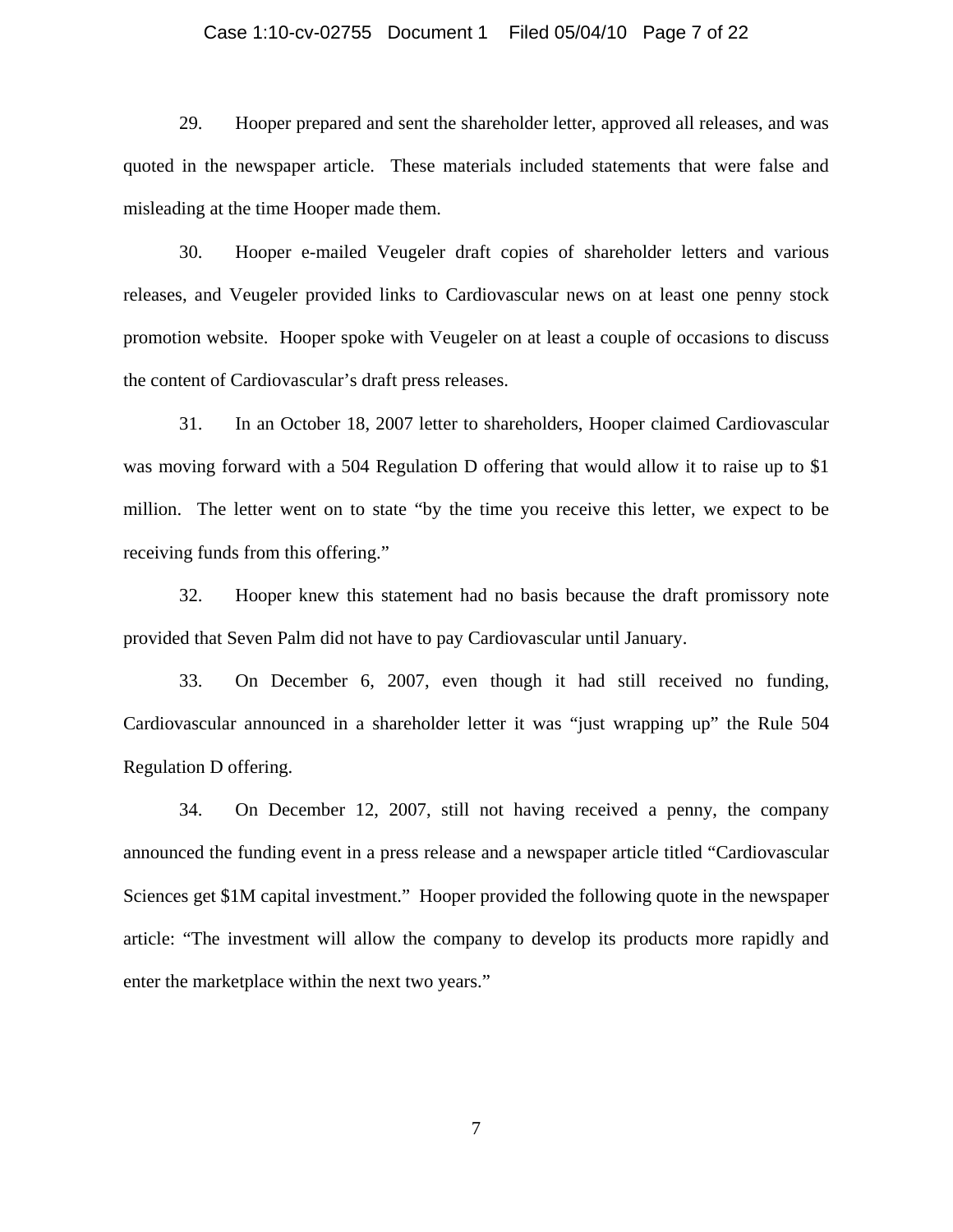#### Case 1:10-cv-02755 Document 1 Filed 05/04/10 Page 8 of 22

35. The statements in the shareholder letter, the press release and the newspaper article were baseless and misleading because at the time Hooper made them, Seven Palm had not provided any funding to Cardiovascular.Seven Palm did not provide any funding to the company until it made a *de minimis* payment on February 22, 2008, and the next payment was not until March 11, 2008. Veugeler knew about these late payments as well as Seven Palm's failure to make full payment to the company. In total, Cardiovascular netted only \$140,000 of the \$1 million funding it had publicly touted.

### **b. Cardiovascular's Operations**

36. The Defendants also made public statements falsely asserting Seven Palm's funding to Cardiovascular allowed the company to further its research and development.

37. In a February 5, 2008 press release, Cardiovascular announced: "[F]ollowing the recent funding event, the Company has been able to reach an agreement with the University of Central Florida to continue the Company's research and development of its post-surgical anti-adhesion technology."

38. Nine days later, another Cardiovascular press release reported: "[T]he recent funding event, in association with its move into the next stage of development of its primary technology, actually represents a step ahead of where it planned to be. The Company is developing its technology with the University of Central Florida in Orlando."

39. Hooper also authorized a February 19, 2008 press release stating: "The recent funding event announced with Seven Palm Investments, LLC now allows the company to intensify its efforts and move into high gear with its R&D."

40. Hooper had no basis to make any of these statements. At the time he made them, Cardiovascular had not received any funding from Seven Palm, much less sufficient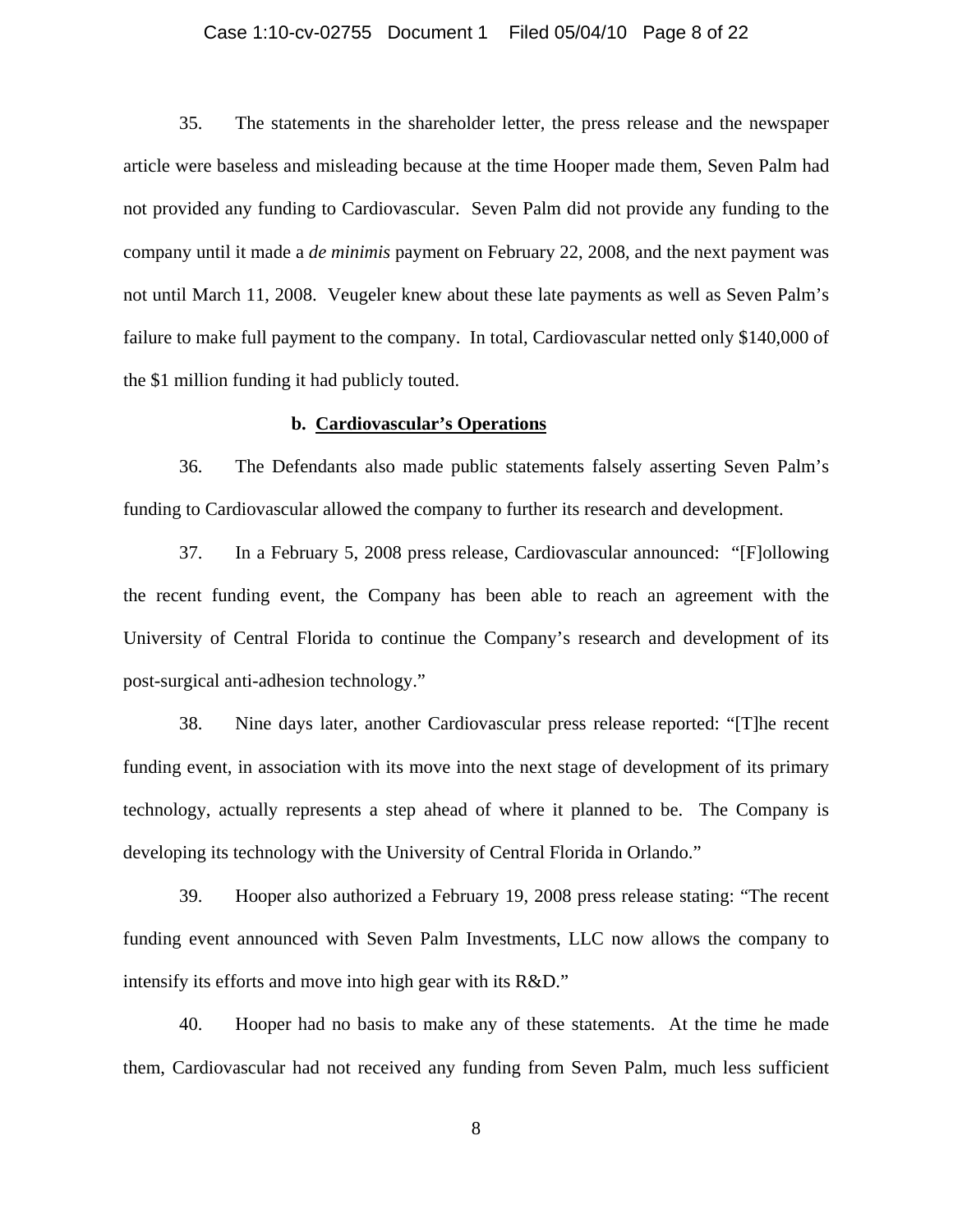funding to renew any collaboration with the university. It had not reached any agreement with the university to develop its technology, and it was not conducting any active research and development at the time. Veugeler knew that without any funding from Seven Palm, Cardiovascular and Hooper were incapable of proceeding with the developments touted in the press releases.

## **3. Manipulative Trading**

41. In addition to devising the Cardiovascular promotional campaign, Seven Palm, through Veugeler, engaged in manipulative practices aimed at misleading the market to increase and maintain artificially high prices so Veugeler could resell Seven Palm's Cardiovascular holdings for substantial gains.

42. Veugeler traded Cardiovascular shares in Seven Palm accounts at several broker-dealers to falsely create the impression that Cardiovascular's stock was liquid and active. He sold the majority of his shares as Cardiovascular disseminated positive press releases.

43. Specifically, Veugeler used Seven Palm's accounts at multiple broker-dealers to place numerous buy orders for small amounts of Cardiovascular stock at prices that equaled or exceeded the highest bid price posted by market makers. This had two consequences. First, when there was increased selling in the market by other market participants, Veugeler's supporting buy orders absorbed some of the sell orders so the stock price would not fall dramatically (essentially creating artificial floor prices for the stock). Second, by placing supporting buy orders through different brokerage firms, Veugeler created a façade that market makers were posting a substantial number of bids. This gave a false sense of investor demand.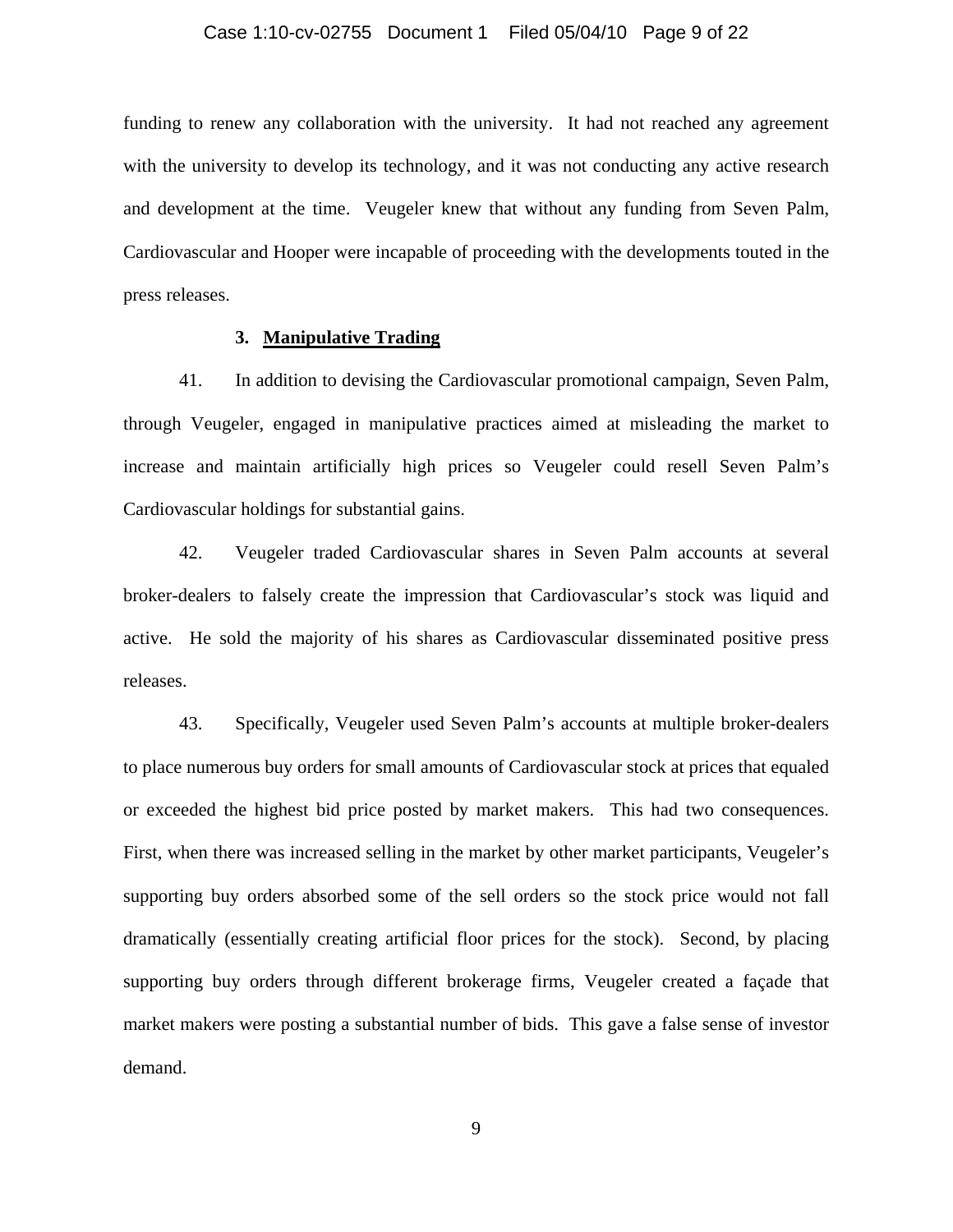# Case 1:10-cv-02755 Document 1 Filed 05/04/10 Page 10 of 22

44. For example, in December 2007, Veugeler several times entered buy and sell orders in Cardiovascular stock at the same price or lower within minutes of each other in two different accounts. In one instance, Veugeler purchased shares at \$0.40, sold at \$0.26, and then bought again at \$0.40 within a short period of time.

45. At the height of his activity, there were numerous instances of Veugeler being on the inside bid, and even entering buy orders at increasing prices and then cancelling them. Veugeler also entered buy orders with a limit price exceeding the existing inside bid, and subsequently canceled those orders prior to execution. This manipulative tactic gave the appearance of an active market with high demand for Cardiovascular stock, causing Cardiovascular's share price to increase.

46. Cardiovascular's promotional activity and Veugeler's manipulation caused the company's stock price and volume to increase markedly. From August 22 through October 12, 2007 (the first day that Veugeler executed a trade in the stock), Cardiovascular shares were dormant and traded on only two days. As Veugeler implemented his manipulative tactics, Cardiovascular's share price steadily increased, peaking at \$2.70 on March 11, 2008 on volume of 1,530,417 shares. This compared to Cardiovascular's average daily trading volume of 32,306 for the prior six months.

47. As a result of this manipulative scheme, Veugeler and Seven Palm realized more than \$4.6 million in illicit profits.

48. After Veugeler's manipulation, Cardiovascular stock became almost worthless. Once the stock peaked in March 2008, it dipped below \$1.00 by the end of April 2008. By early June 2008, Cardiovascular's stock was below \$0.50, and most recently traded at \$0.05 per share.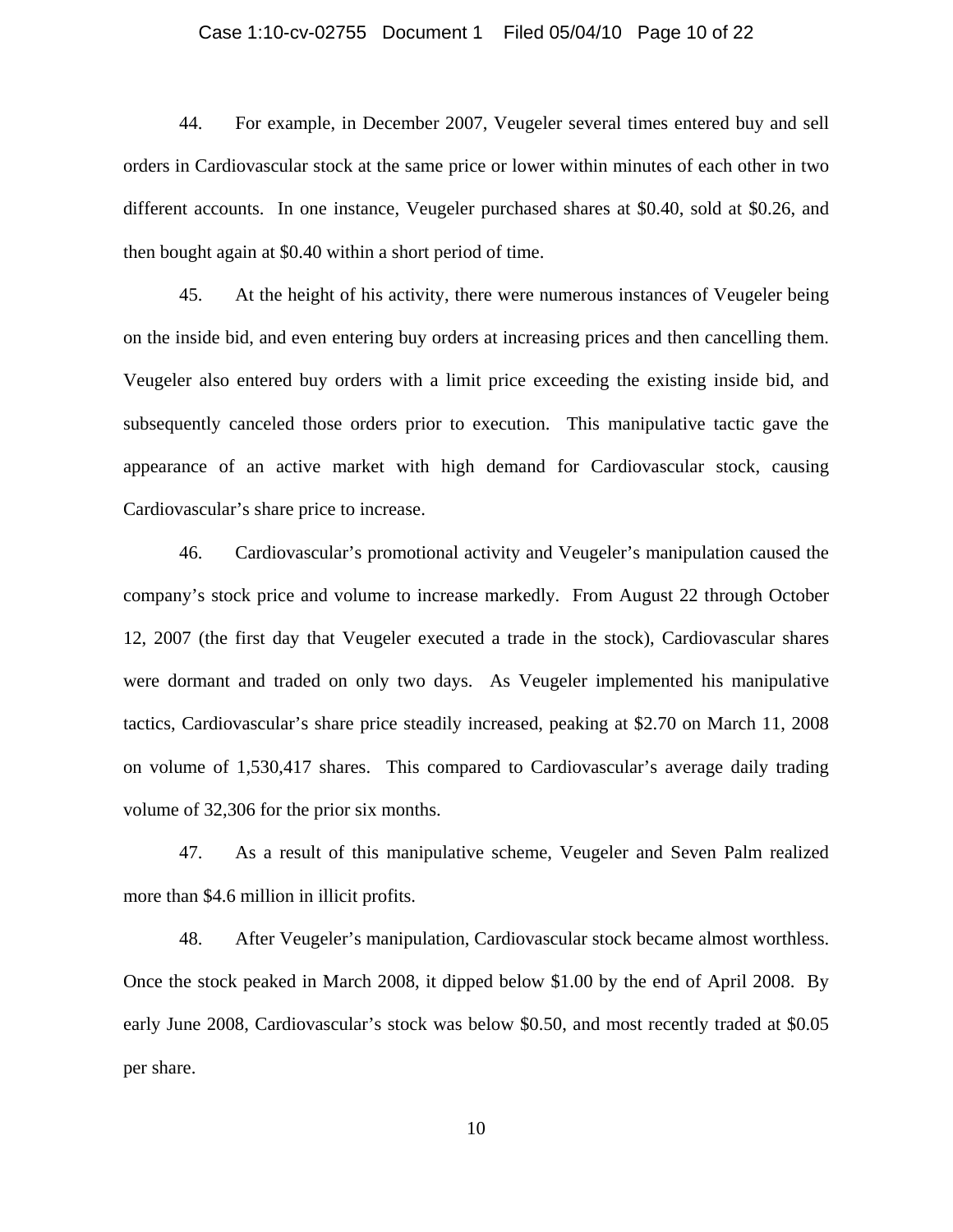## **B. Emergent**

49. Emergent purports to develop neutraceutical products. Through its websites and its press releases, Emergent claims to produce, among other things, a trademarked and patented product designed to enhance the immune system as well as a trademarked and patent pending product designed to help lose weight. Like Cardiovascular, Emergent's stock was traded on the Pink Sheets.

50. In July 2008, Emergent was in need of funding, and its chief executive officer contacted Veugeler to seek financing. At the time, Emergent had approximately \$73,480 in its bank account.

#### **1. The Fraudulent Offering of Unregistered Shares**

51. Through Seven Palm, Veugeler agreed to provide \$240,000 for 1.6 million Emergent shares, which represented more than 96% of Emergent's outstanding, purportedly unrestricted shares.

52. Veugeler directed the same attorney who issued the opinion letter to Cardiovascular to issue an opinion letter to Emergent to be used to instruct the transfer agent to issue shares to Seven Palm. In August 2008, Emergent forwarded the attorney opinion letter to its transfer agent and instructed it to issue the 1.6 million shares to Seven Palm.

53. According to the attorney opinion letter, Emergent purported to rely on the registration exemption set forth in Rule  $504(b)(1)(iii)$  of Regulation D, which allows accredited investors to rely on a state law exemption. The letter also said Emergent's offering to Seven Palm was relying on the Texas Securities Act. The letter stated Seven Palm was "an entity residing and authorized to transact business within the state of Texas." As the head of Seven Palm, Veugeler knew this statement was false.On the basis of this statement, the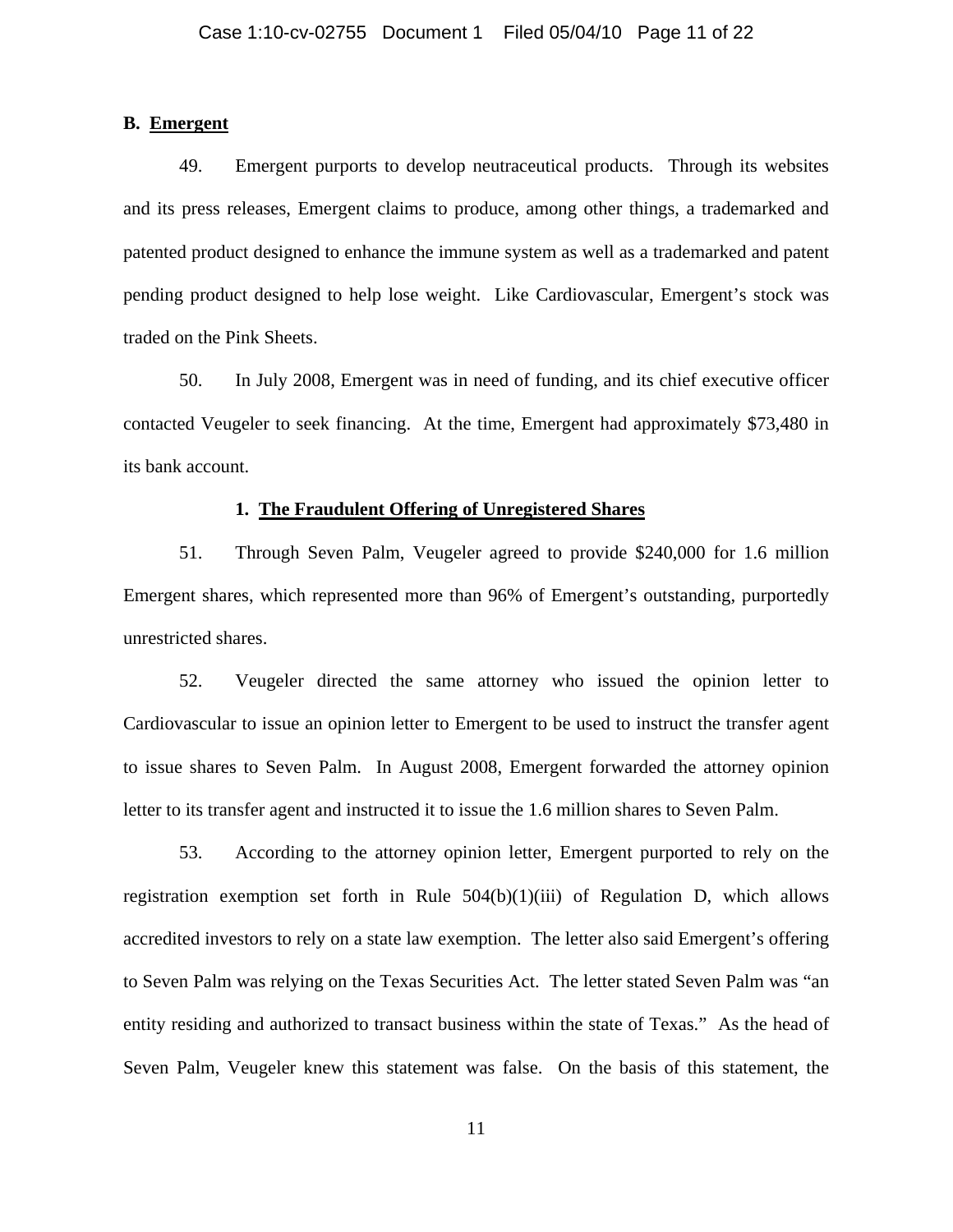### Case 1:10-cv-02755 Document 1 Filed 05/04/10 Page 12 of 22

opinion letter claimed Emergent could rely on Rule 109.4 of the Texas Administrative Code, an exemption for sales to certain institutional investors.

54. As with the Cardiovascular offering, however, Emergent's offering to Seven Palm had no nexus to Texas. The letter to Emergent's New Jersey based transfer agent is from Emergent, a Nevada company located in Pennsylvania who previously had done business in South Carolina. The letter instructed the transfer agent to issue legend-free share certificates to Seven Palm, a Florida limited liability company doing business in Illinois.

55. No registration statement had been filed or was in effect with the Commission in connection with the securities Emergent offered to Seven Palm, nor was any registration exemption applicable to these shares.

56. Just as Cardiovascular did, Emergent issued the shares to Seven Palm without receiving any payment. On September 30, 2008, Seven Palm executed a promissory note to pay for the shares on or before June 30, 2009. Seven Palm, however, failed to make payment by that date.

57. In July and August 2009, Seven Palm made two payments to Emergent totaling \$50,000. After earning illicit profits from trading Emergent's stock in September 2009, Seven Palm paid Emergent the \$190,000 balance.

#### **2. Manipulative Trading**

58. Beginning in August 2008, Seven Palm, through Veugeler, applied similar manipulative practices in trading Emergent as it did with Cardiovascular's stock. Veugeler entered Emergent transactions through multiple Seven Palm brokerage accounts to falsely create the impression that Emergent's stock was liquid and active. He also placed numerous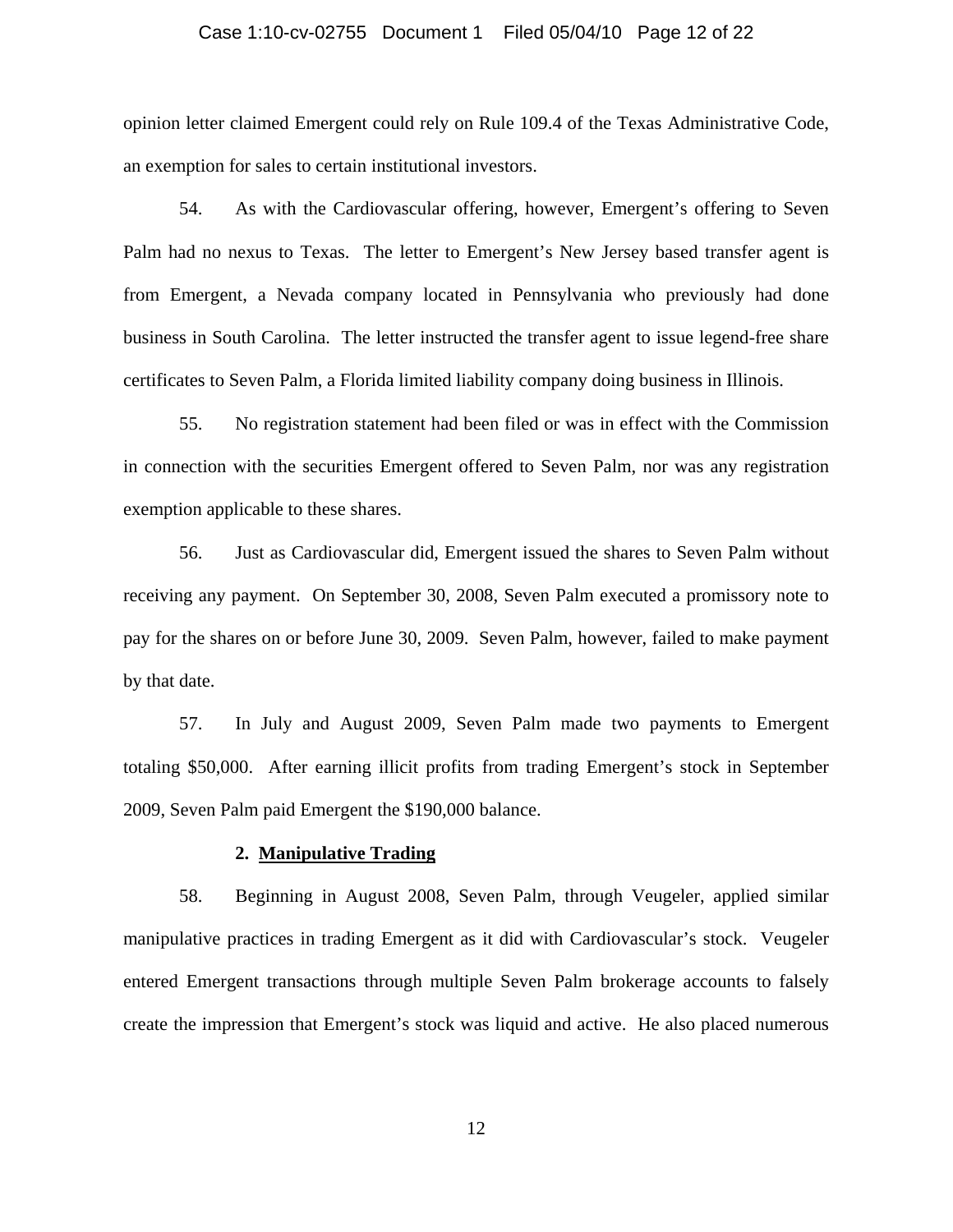#### Case 1:10-cv-02755 Document 1 Filed 05/04/10 Page 13 of 22

orders for small amounts of Emergent stock at prices that equaled or exceeded the highest bid price posted by market makers.

59. Veugeler entered buy and sell orders at the same price within minutes of each other in two different accounts. He also entered buy orders at increasing prices, only to cancel them.

60. Veugeler was active on both sides of the market, contributing more than 50% of the reported trading volume for Emergent over a number of days. Veugeler's trading included numerous wash trades.

61. Veugeler's manipulation caused the company's stock price and volume to increase markedly. Four months after Emergent issued shares to Seven Palm, Emergent's share price climbed from \$0.35 to \$1.25 on November 24, 2008. Between August 2008 and January 2009, Seven Palm sold more than 350,000 Emergent shares into the market.

62. From January 2009 through September 21, 2009, Emergent's stock remained largely inactive. From September 21 through September 28, Seven Palm dumped an additional 1,148,367 Emergent shares into the market.

63. Seven Palm used similar deceptive trading practices that it employed in both the Cardiovascular manipulation and its earlier Emergent trading, including trading in two separate brokerage accounts, buying a small number of Emergent shares to bid up the share price before dumping its holdings. Between September 1 and September 28, 2009 Emergent's share price increased from \$1.09 to \$3.69. On September 30, 2009, the Commission suspended trading in Emergent's stock for ten days.

64. In total, Veugeler earned more than \$3.4 million in illicit profits from his sale of Emergent's securities.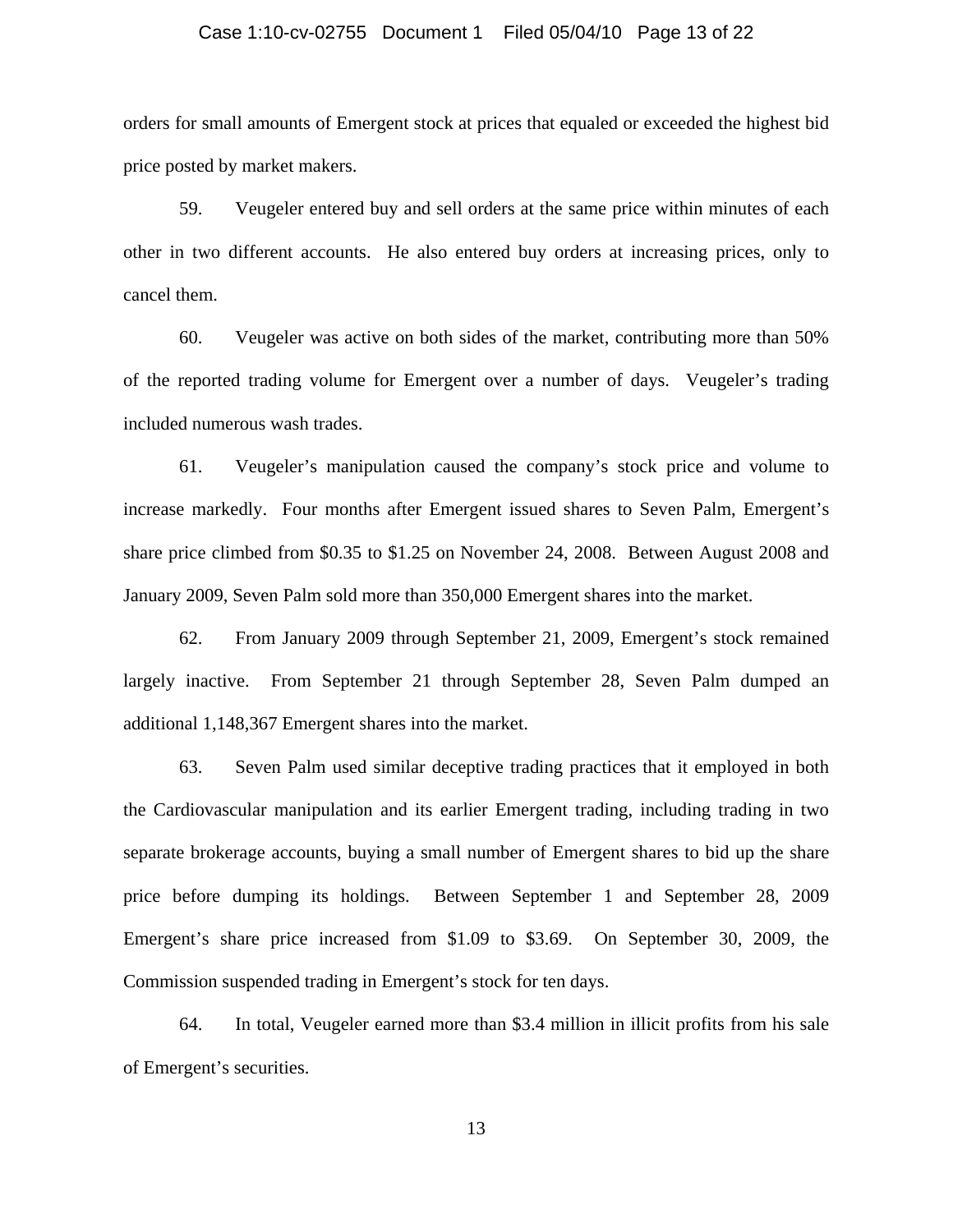## **V. CLAIMS FOR RELIEF**

## **COUNT I**

# **Sales of Unregistered Securities in Violation of Sections 5(a) and 5(c) of the Securities Act by Veugeler and Seven Palm**

65. The Commission repeats and realleges paragraphs 1 through 25 and 49 through 57 of its Complaint.

66. No registration statement was filed or in effect with the Commission pursuant to the Securities Act with respect to the securities and transactions described in this Complaint, and no exemption from registration exists with respect to these securities and transactions.

67. Starting no later than October 2007, Veugeler and Seven Palm, directly and indirectly, have been: (a) making use of the means or instruments of transportation or communication in interstate commerce or of the mails to sell securities, through the use or medium of a prospectus or otherwise; (b) carrying securities or causing such securities to be carried through the mails or in interstate commerce, by any means or instruments of transportation, for the purpose of sale or delivery after sale; or (c) making use of the means or instruments of transportation or communication in interstate commerce or of the mails to offer to sell or offer to buy through the use or medium of any prospectus or otherwise, without a registration statement having been filed or being in effect with the Commission as to such securities.

68. By reason of the foregoing, Veugeler and Seven Palm have violated, and, unless enjoined, are reasonably likely to continue to violate, Sections  $5(a)$  and  $5(c)$  of the Securities Act, 15 U.S.C. §§ 77e(a) and 77e(c).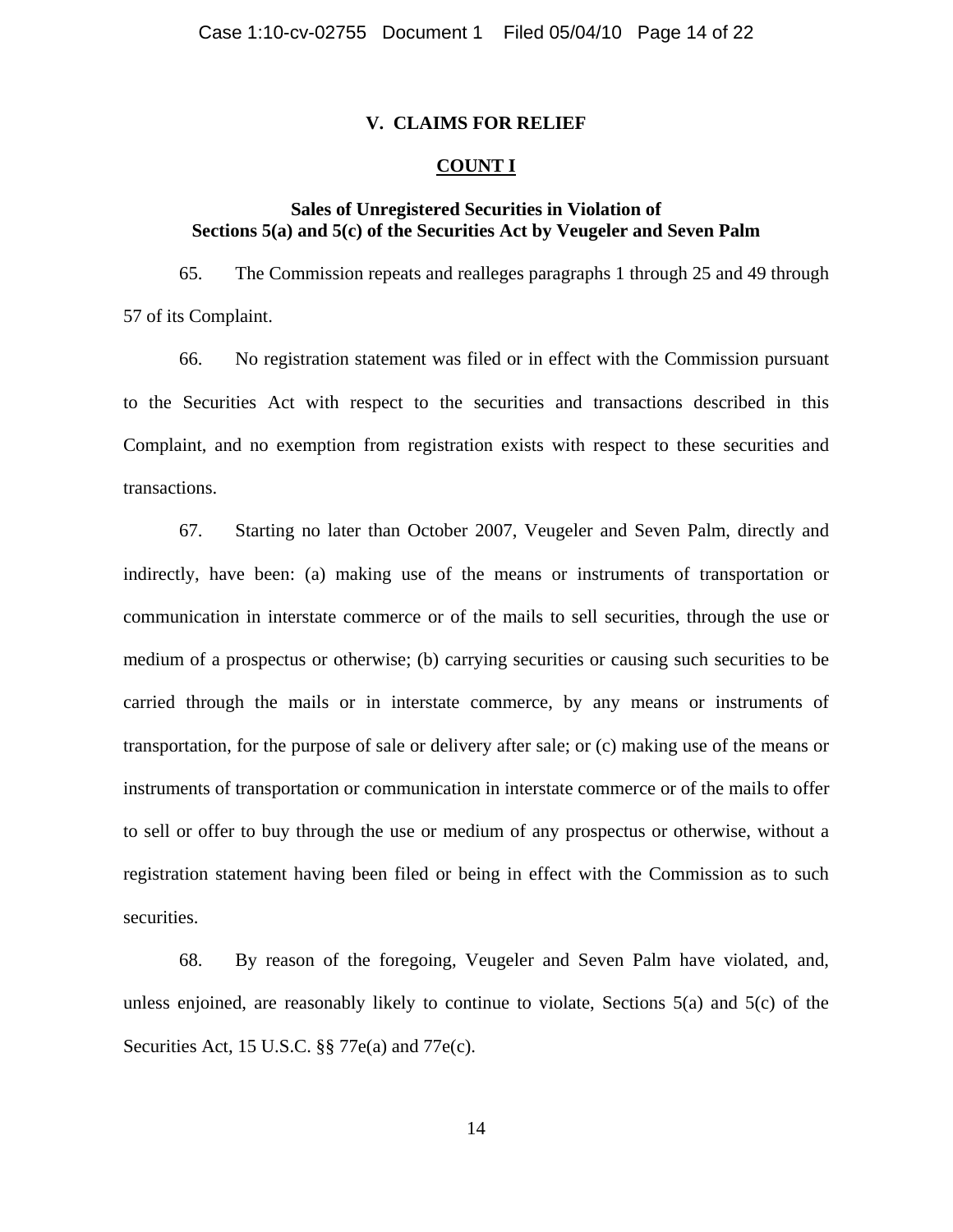## **COUNT II**

# **Sales of Unregistered Securities in Violation of Sections 5(a) and 5(c) of the Securities Act by Hooper and Cardiovascular**

69. The Commission repeats and realleges paragraphs 1 through 25 of its Complaint.

70. No registration statement was filed or in effect with the Commission pursuant to the Securities Act with respect to the securities and transactions described in this Complaint, and no exemption from registration exists with respect to these securities and transactions.

71. Starting no later than October 2007, Hooper and Cardiovascular, directly and indirectly, have been: (a) making use of the means or instruments of transportation or communication in interstate commerce or of the mails to sell securities, through the use or medium of a prospectus or otherwise; (b) carrying securities or causing such securities to be carried through the mails or in interstate commerce, by any means or instruments of transportation, for the purpose of sale or delivery after sale; or (c) making use of the means or instruments of transportation or communication in interstate commerce or of the mails to offer to sell or offer to buy through the use or medium of any prospectus or otherwise, without a registration statement having been filed or being in effect with the Commission as to such securities.

72. By reason of the foregoing, Hooper and Cardiovascular have violated, and, unless enjoined, are reasonably likely to continue to violate, Sections 5(a) and 5(c) of the Securities Act, 15 U.S.C. §§ 77e(a) and 77e(c).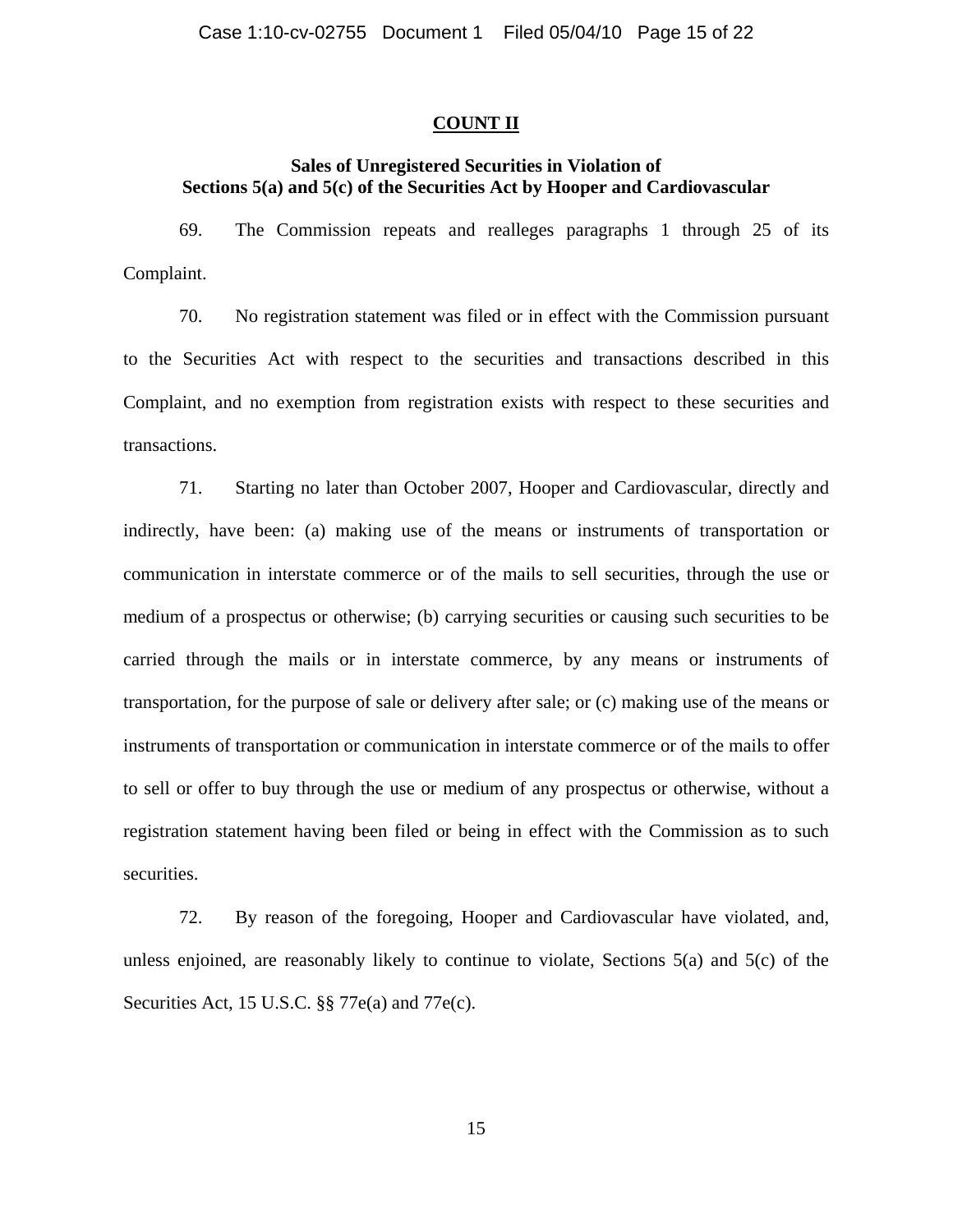# **COUNT III**

# **Fraud in Violation of Section 17(a)(1) of the Securities Act by Veugeler and Seven Palm**

73. The Commission repeats and realleges paragraphs 1 through 64 of its Complaint.

74. Starting no later than October 2007, Veugeler and Seven Palm directly and indirectly, by use of the means or instruments of transportation or communication in interstate commerce and by use of the mails, in the offer or sale of securities, as described in this Complaint, have been knowingly, willfully or recklessly employing devices, schemes or artifices to defraud.

75. By reason of the foregoing, Veugeler and Seven Palm, directly and indirectly, have violated and, unless enjoined, are reasonably likely to continue to violate, Section  $17(a)(1)$  of the Securities Act, 15 U.S.C. § 77 $q(a)$ .

## **COUNT IV**

# **Fraud in Violation of Section 17(a)(1) of the Securities Act by Hooper and Cardiovascular**

76. The Commission repeats and realleges paragraphs 1 through 40 of its Complaint.

77. Starting no later than October 2007, Hooper and Cardiovascular directly and indirectly, by use of the means or instruments of transportation or communication in interstate commerce and by use of the mails, in the offer or sale of securities, as described in this Complaint, have been knowingly, willfully or recklessly employing devices, schemes or artifices to defraud.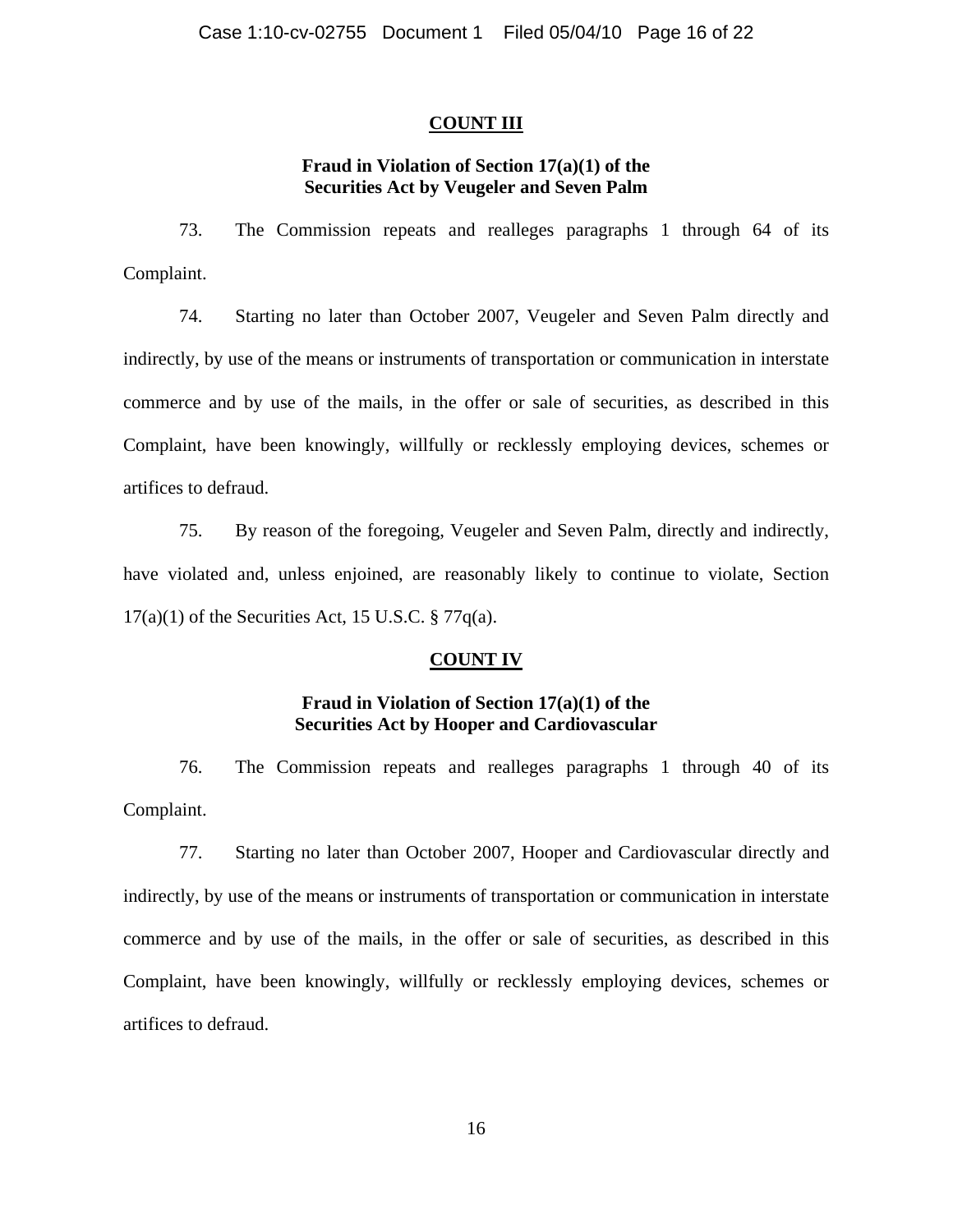78. By reason of the foregoing, Hooper and Cardiovascular, directly and indirectly, have violated and, unless enjoined, are reasonably likely to continue to violate Section  $17(a)(1)$  of the Securities Act, 15 U.S.C. § 77 $q(a)$ .

### **COUNT V**

# **Fraud in Violation of Sections 17(a)(2) and 17(a)(3) of the Securities Act by Veugeler and Seven Palm**

79. The Commission repeats and realleges paragraphs 1 through 64 of its Complaint.

80. Starting no later than October 2007, Veugeler and Seven Palm, directly and indirectly, by use of the means or instruments of transportation or communication in interstate commerce and by the use of the mails, in the offer or sale of securities, have been: (a) obtaining money or property by means of untrue statements of material facts and omissions to state material facts necessary to make the statements made, in the light of the circumstances under which they were made, not misleading; or (b) engaging in transactions, practices and courses of business which are now operating and will operate as a fraud or deceit upon purchasers and prospective purchasers of such securities.

81. By reason of the foregoing, Veugeler and Seven Palm, directly and indirectly, have violated and, unless enjoined, are reasonably likely to continue to violate, Sections 17(a)(2) and 17(a)(3) of the Securities Act, 15 U.S.C. §§ 77 $q(a)(2)$  and 77 $q(a)(3)$ .

### **COUNT VI**

## **Fraud in Violation of Sections 17(a)(2) and 17(a)(3) of the Securities Act by Hooper and Cardiovascular**

82. The Commission repeats and realleges paragraphs 1 through 40 of its Complaint.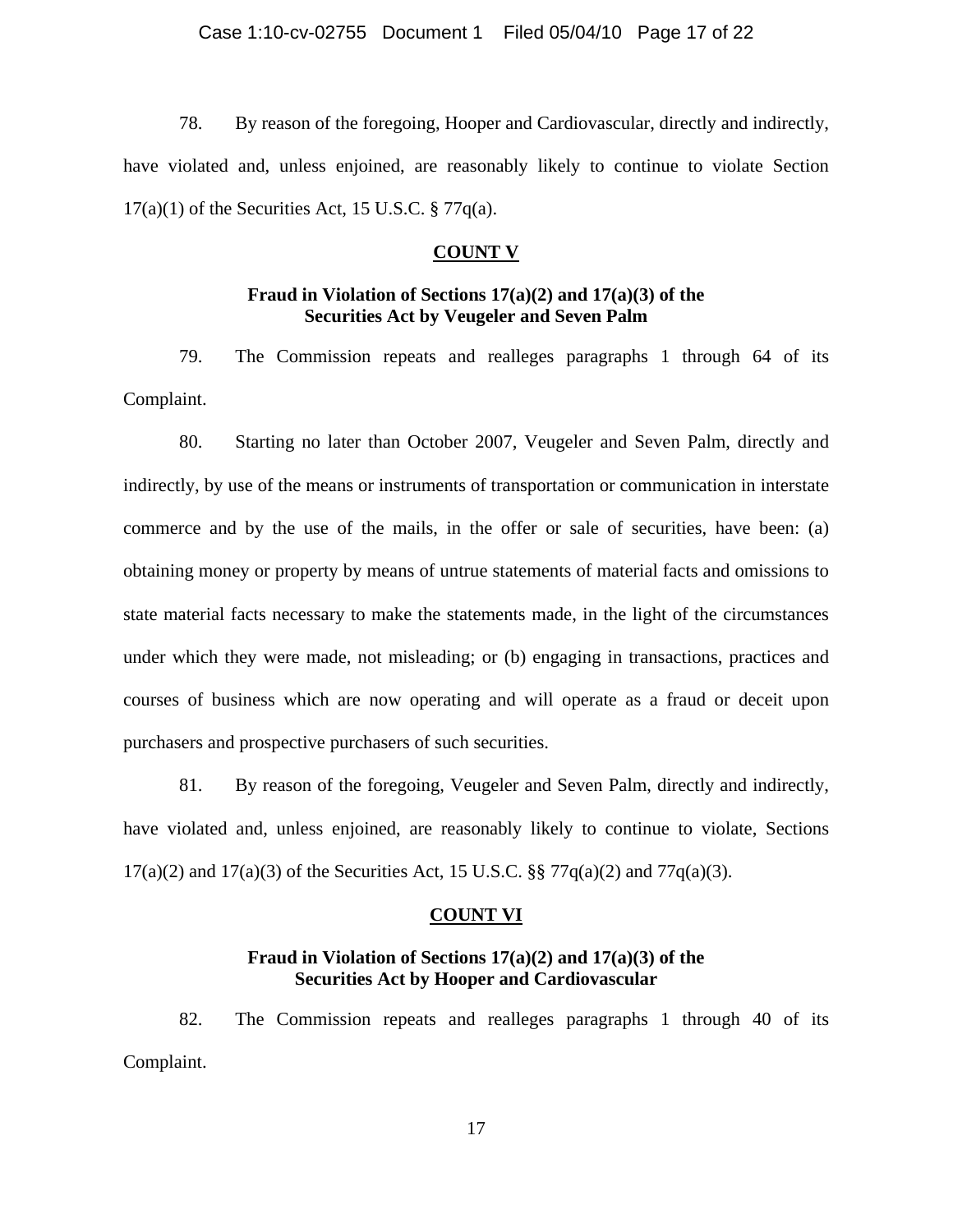### Case 1:10-cv-02755 Document 1 Filed 05/04/10 Page 18 of 22

83. Starting no later than October 2007, Hooper and Cardiovascular, directly and indirectly, by use of the means or instruments of transportation or communication in interstate commerce and by the use of the mails, in the offer or sale of securities, have been: (a) obtaining money or property by means of untrue statements of material facts and omissions to state material facts necessary to make the statements made, in the light of the circumstances under which they were made, not misleading; or (b) engaging in transactions, practices and courses of business which are now operating and will operate as a fraud or deceit upon purchasers and prospective purchasers of such securities.

84. By reason of the foregoing, Hooper and Cardiovascular, directly and indirectly, have violated and, unless enjoined, are reasonably likely to continue to violate, Sections 17(a)(2) and 17(a)(3) of the Securities Act, 15 U.S.C.  $\S$  77q(a)(2) and 77q(a)(3).

#### **COUNT VII**

# **Fraud in Violation of Section 10(b) of the Exchange Act and Rule 10b-5 Thereunder by Veugeler and Seven Palm**

85. The Commission repeats and realleges paragraphs 1 through 64 of its Complaint.

86. Starting no later than October 2007, Veugeler and Seven Palm, directly and indirectly, by use of the means and instrumentality of interstate commerce, and of the mails in connection with the purchase or sale of securities, have been knowingly, willfully or recklessly: (a) employing devices, schemes or artifices to defraud; (b) making untrue statements of material facts and omitting to state material facts necessary in order to make the statements made, in the light of the circumstances under which they were made, not misleading; or (c) engaging in acts, practices and courses of business which have operated, are now operating and will operate as a fraud upon the purchasers of such securities.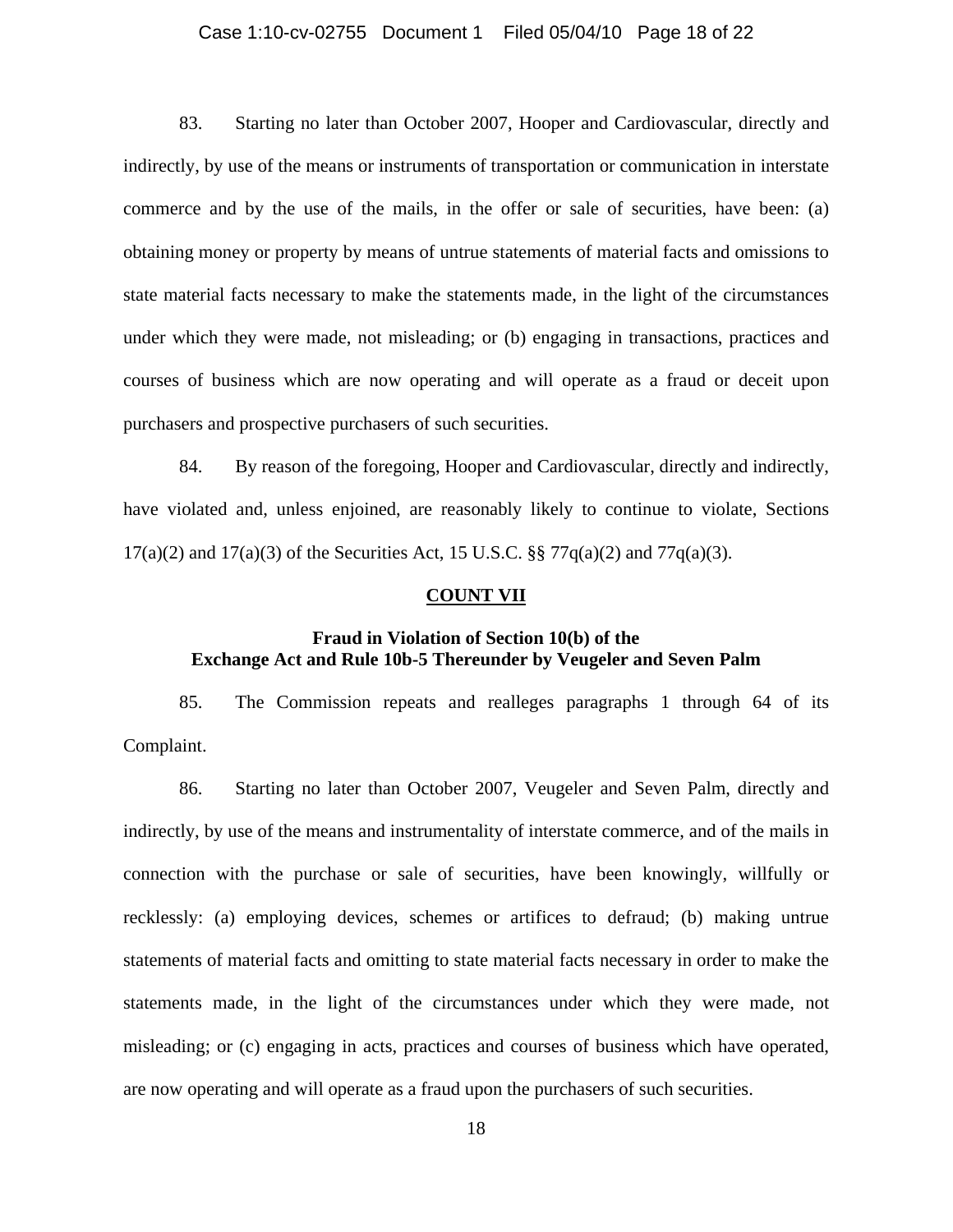87. By reason of the foregoing, Veugeler and Seven Palm have directly or indirectly violated and, unless enjoined, are reasonably likely to continue to violate, Section 10(b) of the Exchange Act, 15 U.S.C. § 78j(b), and Rule 10b-5, 17 C.F.R. § 240.10b-5.

### **COUNT VIII**

# **Fraud in Violation of Section 10(b) of the Exchange Act and Rule 10b-5 Thereunder by Hooper and Cardiovascular**

88. The Commission repeats and realleges paragraphs 1 through 40 of its Complaint.

89. Starting no later than October 2007, Hooper and Cardiovascular, directly and indirectly, by use of the means and instrumentality of interstate commerce, and of the mails in connection with the purchase or sale of securities, have been knowingly, willfully or recklessly: (a) employing devices, schemes or artifices to defraud; (b) making untrue statements of material facts and omitting to state material facts necessary in order to make the statements made, in the light of the circumstances under which they were made, not misleading; or (c) engaging in acts, practices and courses of business which have operated, are now operating and will operate as a fraud upon the purchasers of such securities.

90. By reason of the foregoing, Hooper and Cardiovascular have directly or indirectly violated and, unless enjoined, are reasonably likely to continue to violate, Section 10(b) of the Exchange Act, 15 U.S.C. § 78j(b), and Rule 10b-5, 17 C.F.R. § 240.10b-5.

### **RELIEF REQUESTED**

 **WHEREFORE**, the Commission respectfully requests that the Court: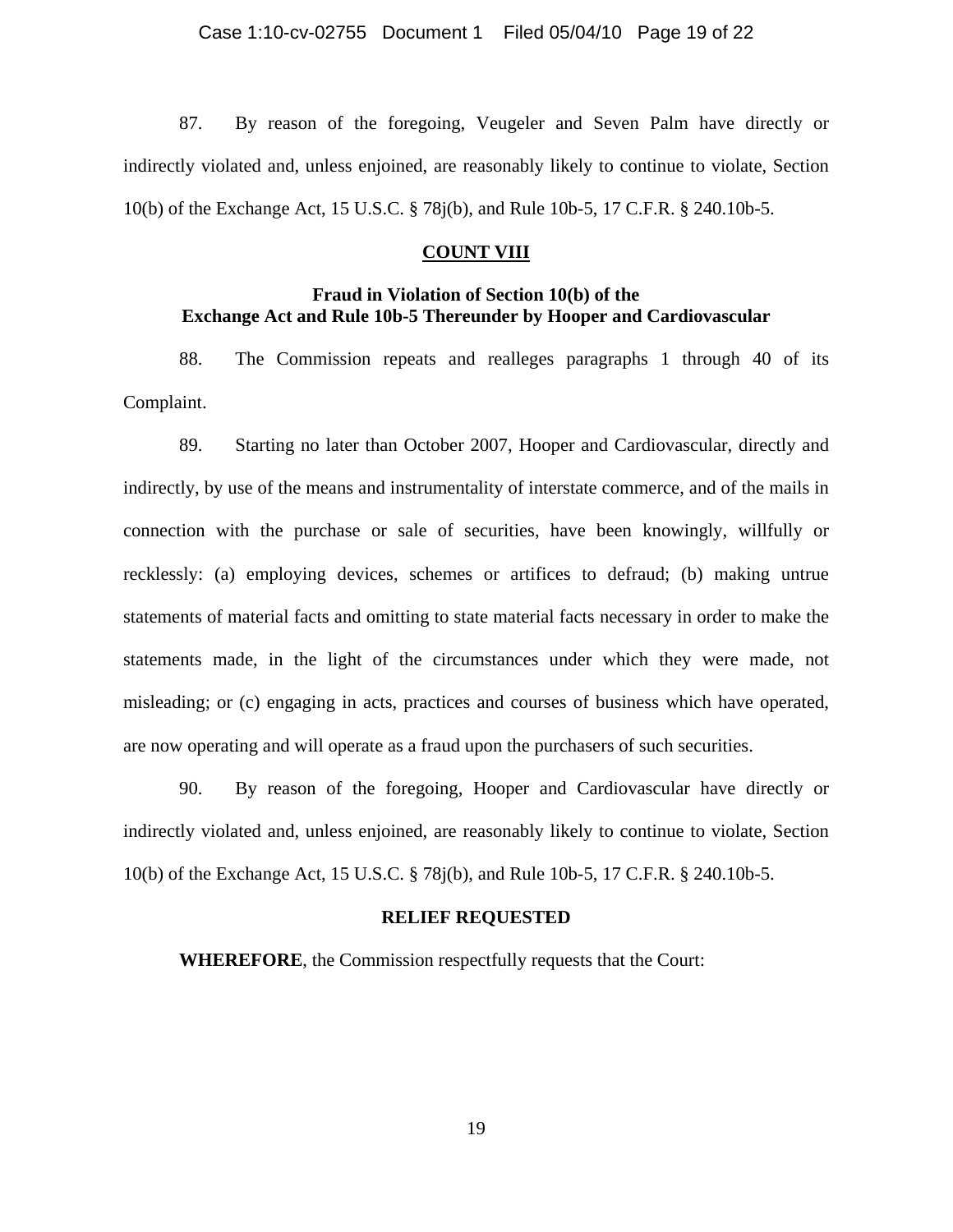## **I.**

## **Declaratory Relief**

 Declare, determine and find that the Defendants have committed the violations of the federal securities laws alleged herein.

# **II.**

## **Permanent Injunction**

Issue a Permanent Injunction restraining and enjoining the Defendants, their officers, agents, servants, employees, attorneys, and all persons in active concert or participation with them, and each of them, from violating Sections 5(a), 5(c), and 17(a) of the Securities Act and Section 10(b) of the Exchange Act and Rule 10b-5 thereunder, as indicated above.

### **III.**

#### **Disgorgement**

 Issue an Order directing Seven Palm, Veugeler, and Cardiovascular to disgorge all illgotten gains, including prejudgment interest, resulting from the acts or courses of conduct alleged in this Complaint.

### **IV.**

### **Penalties**

Issue an Order directing the Defendants to pay civil money penalties pursuant to Section 20(d) of the Securities Act, 15 U.S.C. § 77t(d); and Section 21(d) of the Exchange Act, 15 U.S.C. § 78u(d).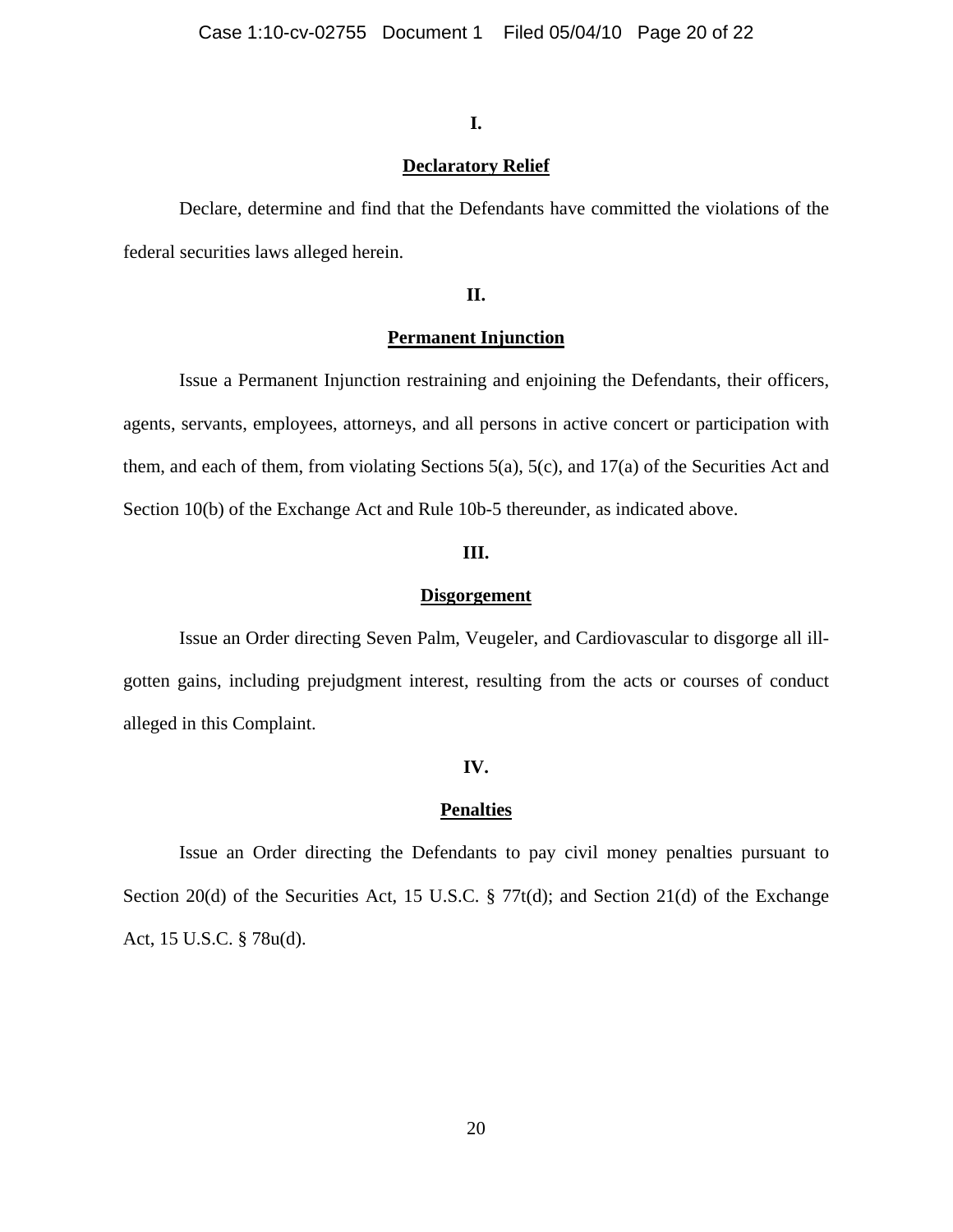# **V.**

# **Penny Stock Bars**

 Issue an Order prohibiting Veugeler and Hooper from participating in any future offering of a penny stock pursuant to Section 20(g) of the Securities Act, 15 U.S.C.  $\S 77t(g)$ , and Section  $21(d)(6)$  of the Exchange Act, 15 U.S.C. § 78u(d)(6).

# **VI.**

# **Further Relief**

Grant such other and further relief as may be necessary and appropriate.

# **VII.**

## **Retention of Jurisdiction**

Further, the Commission respectfully requests that the Court retain jurisdiction over this action in order to implement and carry out the terms of all orders and decrees that it may enter, or to entertain any suitable application or motion by the Commission for additional relief within the jurisdiction of this Court.

April \_\_\_\_, 2010 Respectfully submitted,

By:

C. Ian Anderson New York Reg. No. 2693067 Senior Trial Counsel U.S. Securities and Exchange Commission 801 Brickell Avenue, Suite 1800 Miami, Florida 33131 Direct Dial: (305) 982-6317 E-mail: andersonci@sec.gov *Lead Counsel for Plaintiff*

 s/John E. Birkenheir John E. Birkenheier